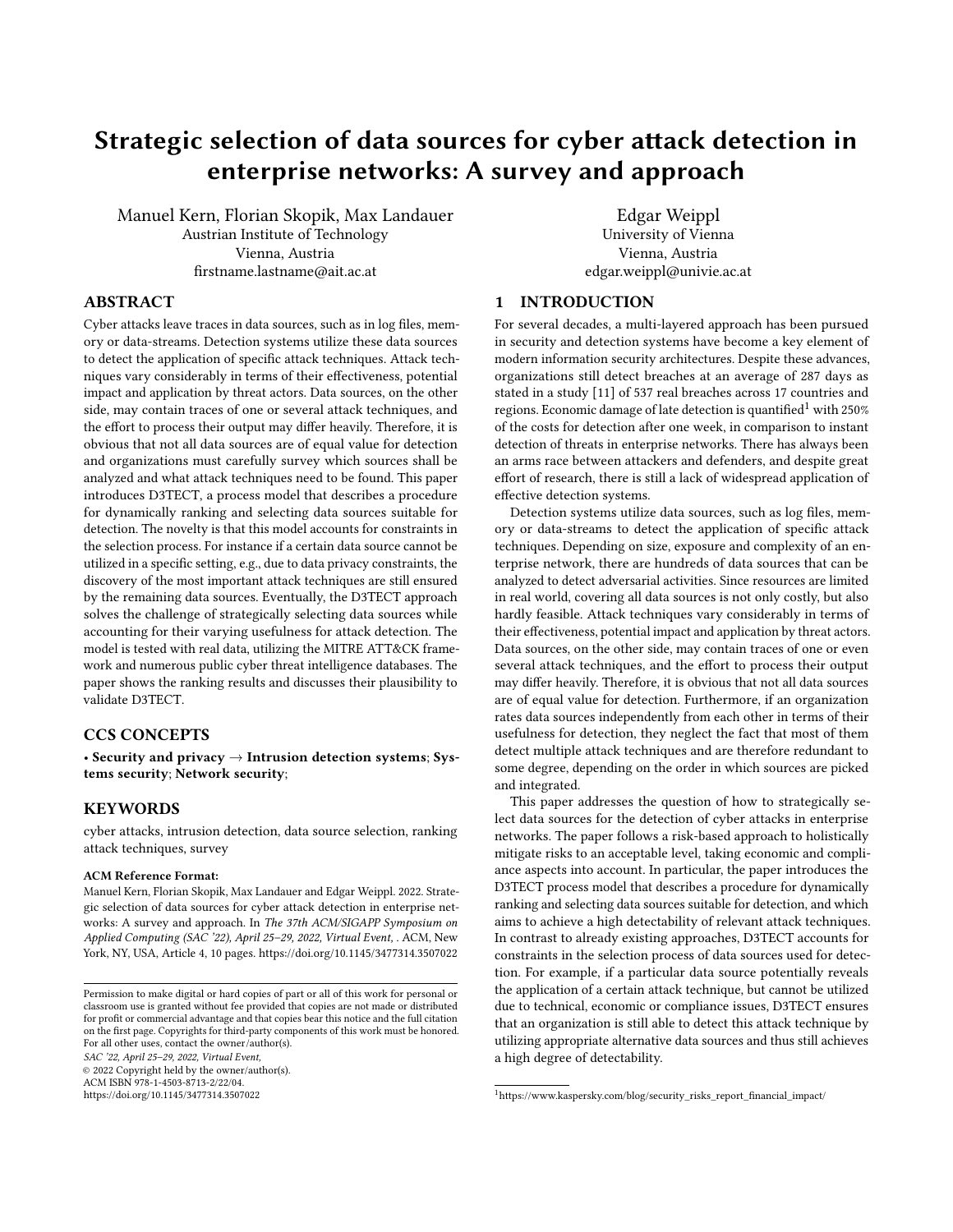The remainder of this paper is organized as follows. Sect. [2](#page-1-0) introduces D3TECT, a process model and a methodology, as well as strategic questions regarding detection characteristics of the model's key elements. The model, along with some metrics based on a survey of data sources, is implemented to utilize extracted data from the MITRE ATT&CK Framework in Sect. [3.](#page-2-0) The metrics form a basis for the selection process of data sources presented in Sect. [4](#page-4-0) and are verified with the aid of various other public cyber threat intelligence data in Sect. [5.](#page-6-0) Ranking results are critically reviewed and their plausibility to validate D3TECT is discussed. Section [6](#page-9-2) outlines related work and Sect. [7](#page-9-3) concludes the paper.

# <span id="page-1-0"></span>2 D3TECT APPROACH

### 2.1 Overview

The design, implementation and deployment of detection systems are usually steered by detailed knowledge about attack techniques and their impact on actual systems. Not all attack techniques are relevant for all organizations as they heavily depend on the organization's assets, their vulnerabilities and their exposure. This is subject to an institution's risk assessment and evaluated in advance. IT risk management answers the following questions: What are the most important IT assets to protect? What are the business, compliance and security priorities? What threats are the organization facing? Which vulnerabilities are exploited within an asset? What are the impact and likelihood of an exploit related to such a vulnerability? Which risks have to be mitigated in accordance with the risk appetite? D3TECT (marked in blue) and its risk management integration is outlined in Fig. [1.](#page-1-1)

<span id="page-1-1"></span>

Figure 1: D3TECT risk management integration.

Detection is achieved with algorithms that process data sources to detect attacks realized by threats. Therefore detection algorithms are usually selected after attack techniques and data sources are fully known and understood. However, in practice not all attacks are known in advance, and it is valuable to consider the complete set of detection algorithms and data sources separately. D3TECT extends risk management and deals with the following questions:

#### Attack techniques:

- (1) Which attacks affect the assets in scope?
- (2) Which attack techniques are most often (successfully) used?
- (3) Which attack techniques require low skill by the threat actor? For example techniques that are easily discovered and are exploitable with commercially available equipment.
- (4) Which attack techniques are universally applicable? For example attacks that target multiple platforms and most infrastructures.

#### Data sources:

- (1) Which data sources are easy wins, for example, enable detection of most attack techniques?
- (2) More specific: Which data sources enable detection of the most often (successfully) used attack techniques?
- (3) Which data sources detect only a few, but with other data sources not detectable, attack techniques.
- (4) Which data sources enable detection early in the attack chain?
- (5) Which data sources have to be analysed to detect all attacks in enterprise IT networks?
- (6) In what order need data sources be implemented to detect the most common and most used attacks first?

#### Detection algorithms:

- (1) Which detection algorithms are particularly well suited for a given data source or a specific attack technique?
- (2) Are there detection algorithms that apply universally to all data sources?

Answers are elaborated utilizing the D3TECT methodology described in the following section.

# 2.2 D3TECT methodology

The D3TECT methodology shown in Fig. [2](#page-1-2) is a structured riskbased approach to implement detection capabilities. Following the phases of D3TECT enables a prioritized step-by-step implementation of detection. Section [3](#page-2-0) shows an example and describes the methodology.

<span id="page-1-2"></span>

Figure 2: D3TECT methodology.

First, identification and assessment of the key elements is performed during the IDENTIFY & ASSESS phase. Depending on the organization's risk management maturity level, threats, assets and vulnerabilities are already identified and assessed. In an organization-specific context this data serves as a basis for D3TECT. One way to identify attack techniques is to analyze threats that target an institution. Identification of data sources is achieved by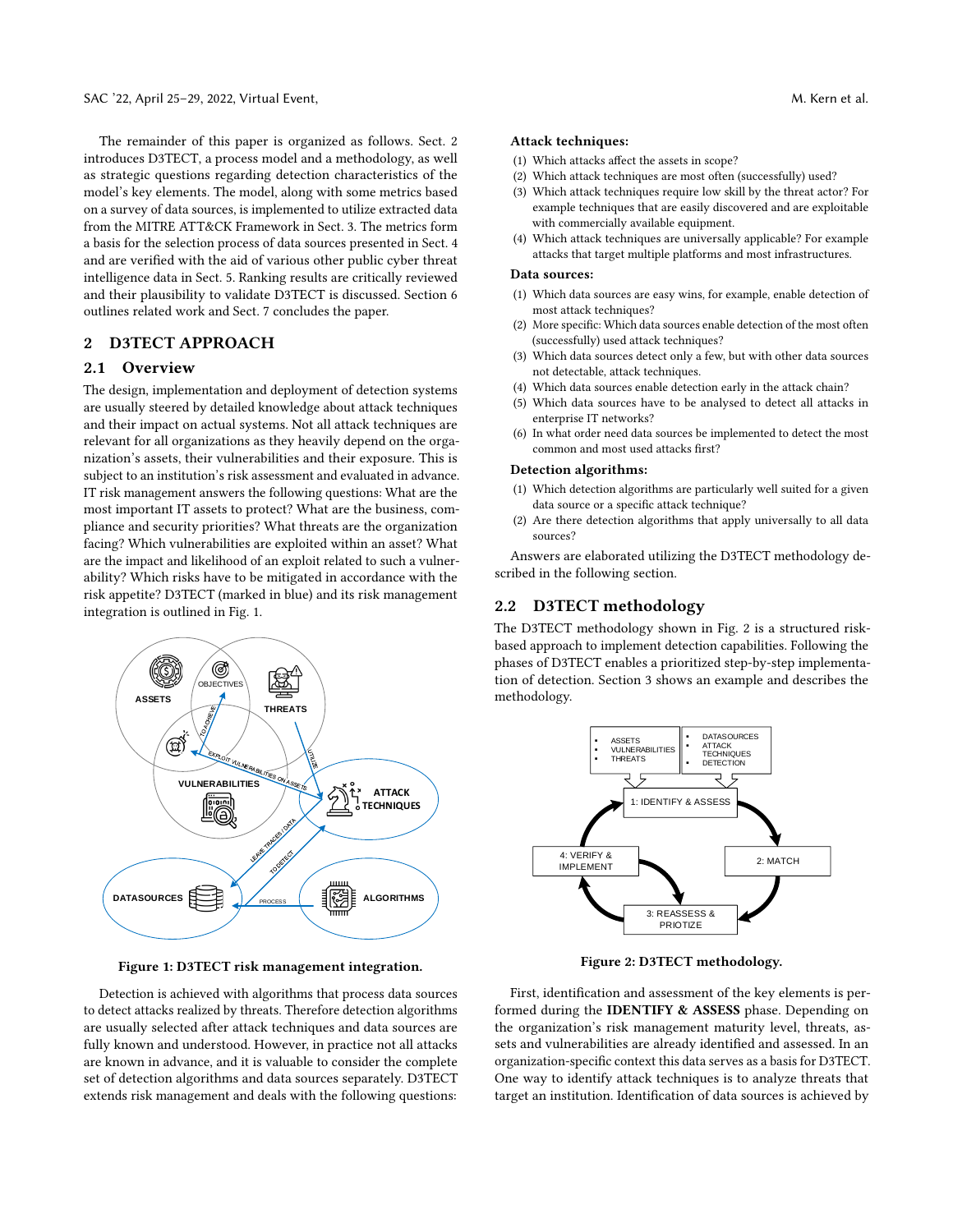analyzing attack techniques that exploit vulnerabilities on assets, or by utilizing advanced algorithms on data sources to detect zero day attacks. The methodology does not define a strict series of steps. To obtain a complete picture attack techniques, data sources and detection algorithms are identified without organizational context and independent of each other. This ensures an unbiased view, as otherwise attack techniques, data sources or detection algorithms might not be taken into consideration.

In the MATCH phase, D3TECT's key elements (Fig. [1](#page-1-1) in blue) are matched. Their relations are shown in Fig. [1](#page-1-1) and serve as a base for the matching process. In the most simple form a mapping between the entities that match is created. For example an attack leaves traces in a data source, or detection of an attack is achieved through algorithms that process one or many data sources. In a more complex implementation of the model, connections between entities are bound to a weight determined by the connection properties. These are for example the density of attack traces in a data source or accuracy of detection algorithms processing a specific data source.

The REASSESS & EVALUATE phase combines assessment results of phase one based on the correlations defined in phase two. For example, considering an organizational context, attack techniques used by threat actors targeting the institution and applicable to vulnerable assets are prioritized. Depending on the assessment results, detection for these attack techniques shall be implemented earlier, later or not at all.

Corresponding algorithms on data sources are implemented and verified in the IMPLEMENT & VERIFY phase, beginning with the most important pair. The results are fed back to phase three, where corresponding attack risks are recalculated. Detection properties, such as accuracy, have an impact on the assessment and attack risks are treated up to an acceptable level. This process is repeated until there are no more attacks above a threshold. In D3TECT elements have to be reevaluated on a regular basis by continuously cycling through the model. This guarantees continuous improvement.

#### <span id="page-2-0"></span>3 MODEL IMPLEMENTATION

The first step of the methodology is to IDENTIFY & ASSESS the model components outlined in Fig. [1.](#page-1-1) The implementation is agnostic of any organizational context, but focuses on enterprise IT systems. Hence common threats and attack techniques applicable to a broad range of organizations, their assets and vulnerabilities have to be identified. Security researchers publish reports on threats, their techniques and strategies. This information is made public in an unstructured manner utilizing blog posts, news articles but also various documents. Commercial providers, but also state founded institutions, share knowledge with their customers via various information channels, including "Structured Threat Information Expression" (STIX) [\[2\]](#page-9-4). The implementation in Sect. [3](#page-2-0) utilizes open source information, the process is described in the next section.

# 3.1 Survey of APT cases to identify relevant attack techniques

A collected structured view on tactics, techniques and procedures (TTPs) that are made public by security researchers is provided by the MITRE ATT&CK Framework [\[15\]](#page-9-5). The Framework maps kill chain phases already known from other models [\[1,](#page-9-6) [8\]](#page-9-7) in a matrix of tactics and attack techniques. MITRE [\[15\]](#page-9-5) defines the ATT&CK Framework as "globally-accessible knowledge base of adversary tactics and techniques based on real-world observations" open community project. The organization focuses on the most complete listing of attack techniques used by attackers in real world, broken down into the tactics of the ATT&CK matrix. It structures tactics into fine granular sections and, in contrast to Lockheed Martin Cyber Kill Chain [\[8\]](#page-9-7), does not provide a model which maps attacks into phases building on each other, but remains attack-centric and technique focused.

<span id="page-2-2"></span>Home > Techniques > Enterprise > Spearphishing Link

#### Spearphishing Link

|                       | Spearphishing with a link is a specific variant of spearphishing. It is different from other forms of<br>spearphishing in that it employs the use of links to download malware contained in email, instead of<br>attaching malicious files to the email itself, to avoid defenses that may inspect email attachments.<br>All forms of spearphishing are electronically delivered social engineering targeted at a specific<br>individual, company, or industry. In this case, the malicious emails contain links. Generally, the links<br>will be accompanied by social engineering text and require the user to actively click or copy and paste<br>a URL into a browser, leveraging User Execution. The visited website may compromise the web<br>browser using an exploit, or the user will be prompted to download applications, documents, zip files,<br>or even executables depending on the pretext for the email in the first place. Adversaries may also<br>include links that are intended to interact directly with an email reader, including embedded images | ID: T1192<br>Tactic: Initial Access<br>Platform: Windows, macOS, Linux<br>Data Sources: Packet capture, Web<br>proxy, Email gateway, Detonation chamber,<br>SSL/TLS inspection, DNS records, Mail<br>server<br>CAPEC ID: CAPEC-163<br>Version: 1.0 |  |  |  |  |
|-----------------------|---------------------------------------------------------------------------------------------------------------------------------------------------------------------------------------------------------------------------------------------------------------------------------------------------------------------------------------------------------------------------------------------------------------------------------------------------------------------------------------------------------------------------------------------------------------------------------------------------------------------------------------------------------------------------------------------------------------------------------------------------------------------------------------------------------------------------------------------------------------------------------------------------------------------------------------------------------------------------------------------------------------------------------------------------------------------------|----------------------------------------------------------------------------------------------------------------------------------------------------------------------------------------------------------------------------------------------------|--|--|--|--|
| beacons).<br>Examples | intended to exploit the end system directly or verify the receipt of an email (i.e. web bugs/web                                                                                                                                                                                                                                                                                                                                                                                                                                                                                                                                                                                                                                                                                                                                                                                                                                                                                                                                                                          |                                                                                                                                                                                                                                                    |  |  |  |  |
| Name                  | Description                                                                                                                                                                                                                                                                                                                                                                                                                                                                                                                                                                                                                                                                                                                                                                                                                                                                                                                                                                                                                                                               |                                                                                                                                                                                                                                                    |  |  |  |  |
| APT28                 | APT28 sent spearphishing emails which used a URL-shortener service to masquerade as a legitimate service and to redirect targets to credential<br>harvesting sites 1                                                                                                                                                                                                                                                                                                                                                                                                                                                                                                                                                                                                                                                                                                                                                                                                                                                                                                      |                                                                                                                                                                                                                                                    |  |  |  |  |

## Figure 3: Excerpt of ATT&CK detail page T119[2](#page-2-1) $^2\!$ .

APT29 has used spearphishing with a link to trick victims into clicking on a link to a zip file containing malicious files.<sup>1</sup>

A detail page (Fig. [3\)](#page-2-2) for each of the currently 185 main- and 367 sub-techniques ("ATT&CK Enterprise v9.0") lists information [\[15\]](#page-9-5) about the attack, mitigation and detection. Most relevant for the models implementation are the following details:

- Data sources that enable detection. MITRE defines data sources as "Source of information collected by a sensor or logging system that may be used to collect information relevant to identifying the action being performed, sequence of actions, or the results of those actions by an adversary." [\[15\]](#page-9-5).
- Procedure examples of software (malware) and threats implementing that technique.
- Platforms (Linux, Windows, ..) on which the techniques are applicable.
- Tactics in which the technique is used.

The ATT&CK Framework lists threats, attacks and data sources, but does not answer all questions raised in Sect. [2.1.](#page-1-1) In contrast to techniques, adversarial groups (threats) and software which go into great detail, data sources in the framework are only listed within the detail page of the attack technique and are not considered as entities. To date, there is no overview nor a complete picture of all data sources mentioned within the framework. Moreover, there is no structured information on the underlying detection algorithms provided. To close this gap, attack techniques and the connection to data sources are examined in detail in this paper.

The implementation of the model uses data from the MITRE ATT&CK Framework and is thus attack-centric. As basis for the

<span id="page-2-1"></span><sup>2</sup>https://attack.mitre.org/techniques/T1192/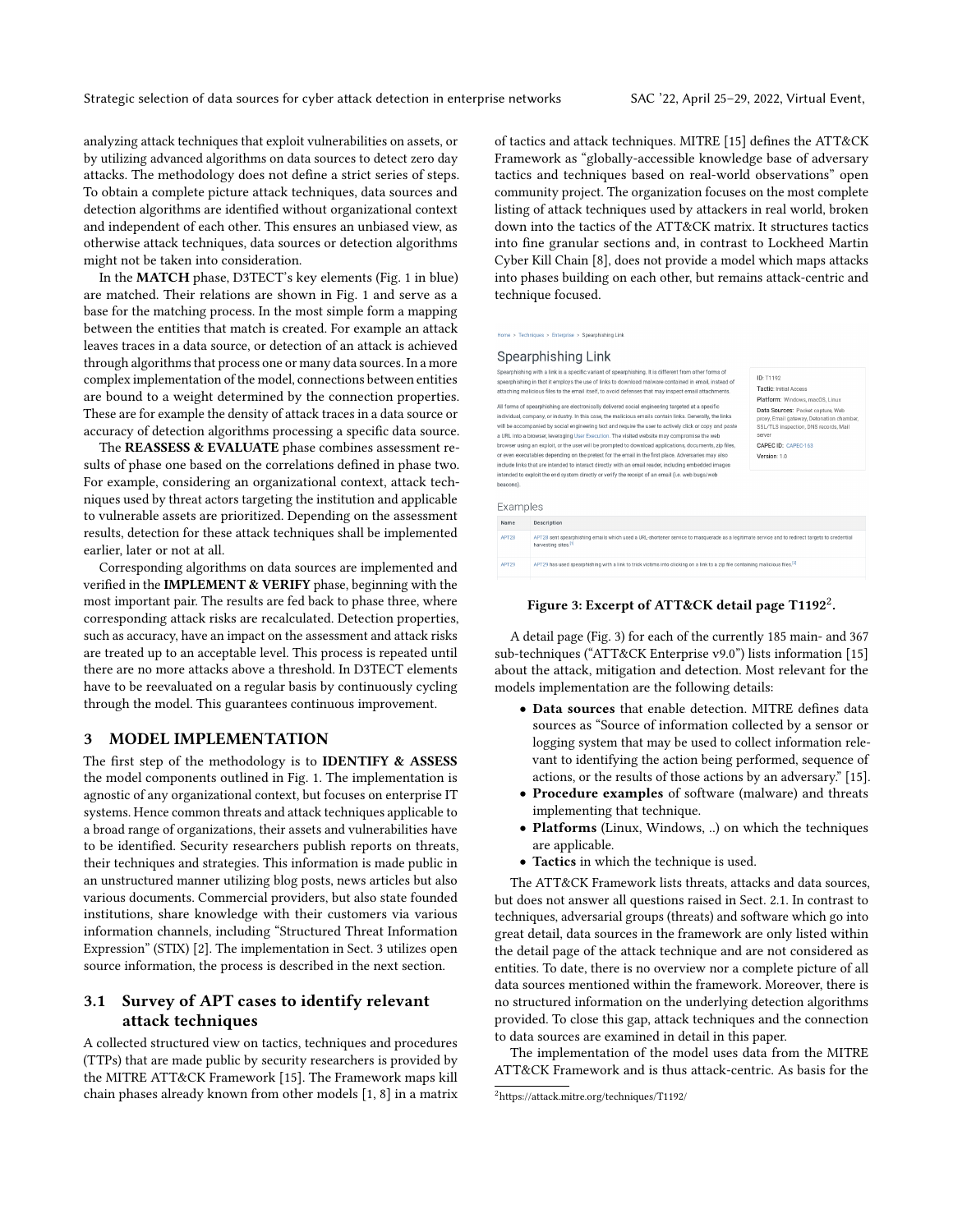|  |  | Table 1: D3TECT Top 20 Techniques $\left( E_W \right)$ |  |
|--|--|--------------------------------------------------------|--|
|  |  |                                                        |  |

<span id="page-3-2"></span>

| ID                      | Technique                                                             | Rank: $E_W$ | Rank: $E_{TOT}$      | Rank: $E_{GRP}$     | Rank: $E_{SW}$       |
|-------------------------|-----------------------------------------------------------------------|-------------|----------------------|---------------------|----------------------|
| T1059                   | Command and Scripting Interpreter                                     | 1:605.43    | 1:339(0, 0.0)        | 1: 83(0, 0.0)       | 1: 256(0, 0.0)       |
| T1027                   | Obfuscated Files or Information                                       | 2:478.86    | $3:267(1,-0.2)$      | 2:66(0, 0.0)        | $5: 201 (3, -0.43)$  |
| T1105                   | Ingress Tool Transfer                                                 | 3:470.76    | $2: 291 (-1, 0.2)$   | $7:56(4, -0.4)$     | $2: 235 (-1, 0.2)$   |
| T1071                   | <b>Application Layer Protocol</b>                                     | 4:404.45    | 4:260(0, 0.0)        | $10: 45(6, -0.43)$  | $3: 215 (-1, 0.14)$  |
| T1059.003               | Command and Scripting Interpreter: Windows Command Shell              | 5:402.92    | $6: 236(1, -0.09)$   | $9:52(4,-0.29)$     | $7:184(2,-0.17)$     |
| T1071.001               | Application Layer Protocol: Web Protocols                             | 6:366.61    | $7: 235(1, -0.08)$   | $15: 41(9, -0.43)$  | 6: 194(0, 0.0)       |
| T1082                   | System Information Discovery                                          | 7:362.35    | $5: 250 (-2, 0.17)$  | $21:35(14,-0.5)$    | $4: 215 (-3, 0.27)$  |
| T1547                   | Boot or Logon Autostart Execution                                     | 8: 337.45   | $10: 193(2, -0.11)$  | $11: 45(3, -0.16)$  | $11: 148(3, -0.16)$  |
| T <sub>1070</sub>       | Indicator Removal on Host                                             | 9:328.56    | $8: 213 (-1, 0.06)$  | $18:36(9,-0.33)$    | $8: 177 (-1, 0.06)$  |
| T1547.001               | Boot or Logon Autostart Execution: Registry Run Keys / Startup Folder | 10:322.45   | $13: 178(3, -0.13)$  | $12: 45(2, -0.09)$  | 14: 133 $(4, -0.17)$ |
| T1083                   | File and Directory Discovery                                          | 11: 313.14  | $9: 204 (-2, 0.1)$   | $22: 34(11, -0.33)$ | $9:170(-2, 0.1)$     |
| T <sub>1566</sub>       | Phishing                                                              | 12:300.86   | $34:89(22,-0.48)$    | $3:66(-9, 0.6)$     | 93: 23 (81, -0.77)   |
| T1204                   | <b>User Execution</b>                                                 | 13:300.02   | $28: 101(15, -0.37)$ | $4:62(-9, 0.53)$    | $61:39(48,-0.65)$    |
| T1070.004               | Indicator Removal on Host: File Deletion                              | 14: 298.56  | $12: 183 (-2, 0.08)$ | $19:36(5, -0.15)$   | $12: 147 (-2, 0.08)$ |
| T1036                   | Masquerading                                                          | 15:290.45   | 15:146(0, 0.0)       | $13: 45 (-2, 0.07)$ | $19:101(4,-0.12)$    |
| T1059.001               | Command and Scripting Interpreter: PowerShell                         | 16: 286.34  | $22: 113(6, -0.16)$  | $8: 54 (-8, 0.33)$  | 39: 59 (23, -0.42)   |
| T1204.002               | User Execution: Malicious File                                        | 17: 279.18  | $33:93(16, -0.32)$   | $5:58(-12, 0.55)$   | $66:35(49,-0.59)$    |
| T1057                   | Process Discovery                                                     | 18: 277.09  | $11: 184 (-7, 0.24)$ | $31: 29(13, -0.27)$ | $10: 155 (-8, 0.29)$ |
| T1016                   | System Network Configuration Discovery                                | 19:270.3    | $14: 174 (-5, 0.15)$ | 29: 30 (10, -0.21)  | $13:144(-6, 0.19)$   |
| T1566.001               | Phishing: Spearphishing Attachment                                    | 20: 257.97  | $42:75(22,-0.35)$    | $6: 57 (-14, 0.54)$ | 104: 18 (84, -0.68)  |
|                         | Rank-biased overlap (RBO) Total                                       |             | 0.93                 | 0.92                | 0.85                 |
|                         | Rank-biased overlap (RBO) Top 20                                      |             | 0.85                 | 0.64                | 0.8                  |
| Kendall's $\tau$ Total  |                                                                       |             | 0.89                 | 0.86                | 0.7                  |
| Kendall's $\tau$ Top 20 |                                                                       |             | 0.72                 | 0.27                | 0.66                 |

evaluation ATT&CK in version 9.0 available in the STIX-format $^3$  $^3$  is used. This paper's implementation and application of D3TECT is open source and available on Github<sup>[4](#page-3-1)</sup>.

### <span id="page-3-5"></span>3.2 D3TECT metrics and ranking

In the following section two ranking methods are presented:

- (1) D3TECT Top Techniques (Tab. [1\)](#page-3-2)
- (2) D3TECT Top Data Sources (Tab. [2\)](#page-4-1)

The results provide answers to the questions raised in Sect. [2.1](#page-1-1) and are evaluated with data sets of well-known cyber security solution providers in Sect. [5.3.](#page-7-0)

<span id="page-3-3"></span>3.2.1 D3TECT Top Techniques. If every attack on all systems is known and categorized according to uniform attack techniques  $(T)$ , the question "Which attack techniques are most often (successfully) used?" can be answered. Since this will never be the case, the industry uses approximations. In this example the MITRE dataset is utilized. For each attack technique, there are examples that have been extracted from publicly available resources. A metric  $(E)$  is given by the sum of all examples where the technique was (successfully) used. The datasets distinguishes between:

- (1) groups  $(GRP)$  that have used this technique.
- <span id="page-3-4"></span>(2) software, tools, scripts and malware  $(SW)$  that implement this technique.

The sum of examples per technique is referenced as  $E_{GRP/SW}(T)$ . To achieve even distribution of the Top Techniques, weighting is applied. Is is assumed that attack techniques used by groups are discovered less frequently compared to software examples. To support their goals, groups use publicly available software. In contrast to the rather static process of categorizing attack techniques

through reverse engineering, attribution of groups is a more complex process[\[15\]](#page-9-5). This is also reflected in the dataset as group examples are underrepresented in their frequency. Therefore group examples receive a higher weight. A group weight  $(W_{GRP})$  of the total count of group examples  $(E_{GRP})$  relative to the total count of software examples  $(E_{SW})$  is assigned. Group examples weight is calculated as follows:  $W_{GRP} = \frac{E_{SW}}{E_{APT}}$ .

The metrics listed are always linked to a technique  $(T)$  and can be expressed as follows:

- $E_{GRP}$ , the count of group examples.
- $E_{SW}$ , the count of software examples.
- $E_{TOT} = E_{GRP} + E_{SW}$ , the count of all examples.
- $E_W = E_{GRP} * W_{GRP} + E_{SW}$ , the sum of all software and group examples, relative to the total count of software and group examples of the given dataset.

Starting with version 7 of the ATT&CK framework, techniques are divided into main- and sub-techniques. The latter are more specific versions of main-techniques. For example "Command and Scripting Interpreter" (T1059) links to eight sub-techniques: PowerShell, AppleScript, Windows Command Shell, Unix Shell, Visual Basic, Python, JavaScript/JScript, Network Device CLI. Ranking can be done by taking the sub-techniques into consideration, or by merging sub- into main-techniques.

D3TECT's Top 20 Techniques include sub-techniques to achieve a more fine-grained overview. To better compare rankings to other threat intelligence (TI) data sets in Sect. [5,](#page-6-0) procedure examples of sub-techniques are summed up to their corresponding maintechnique. The techniques "Command and Scripting Interpreter", "Application Layer Protocol", "Boot or Logon Autostart Execution", "Indicator Removal on Host", "Phishing", "User Execution" and "Masquerading" are part of the Top 20 when merged. While the largest relative change of "Command and Scripting Interpreter" moving from 62nd place to the first, and the largest absolut change "Boot or Logon Autostart Execution" moving from 401 to place eight.

<span id="page-3-0"></span><sup>3</sup>https://github.com/mitre-attack/attack-stix-data

<span id="page-3-1"></span><sup>4</sup>https://github.com/d3tect/d3tect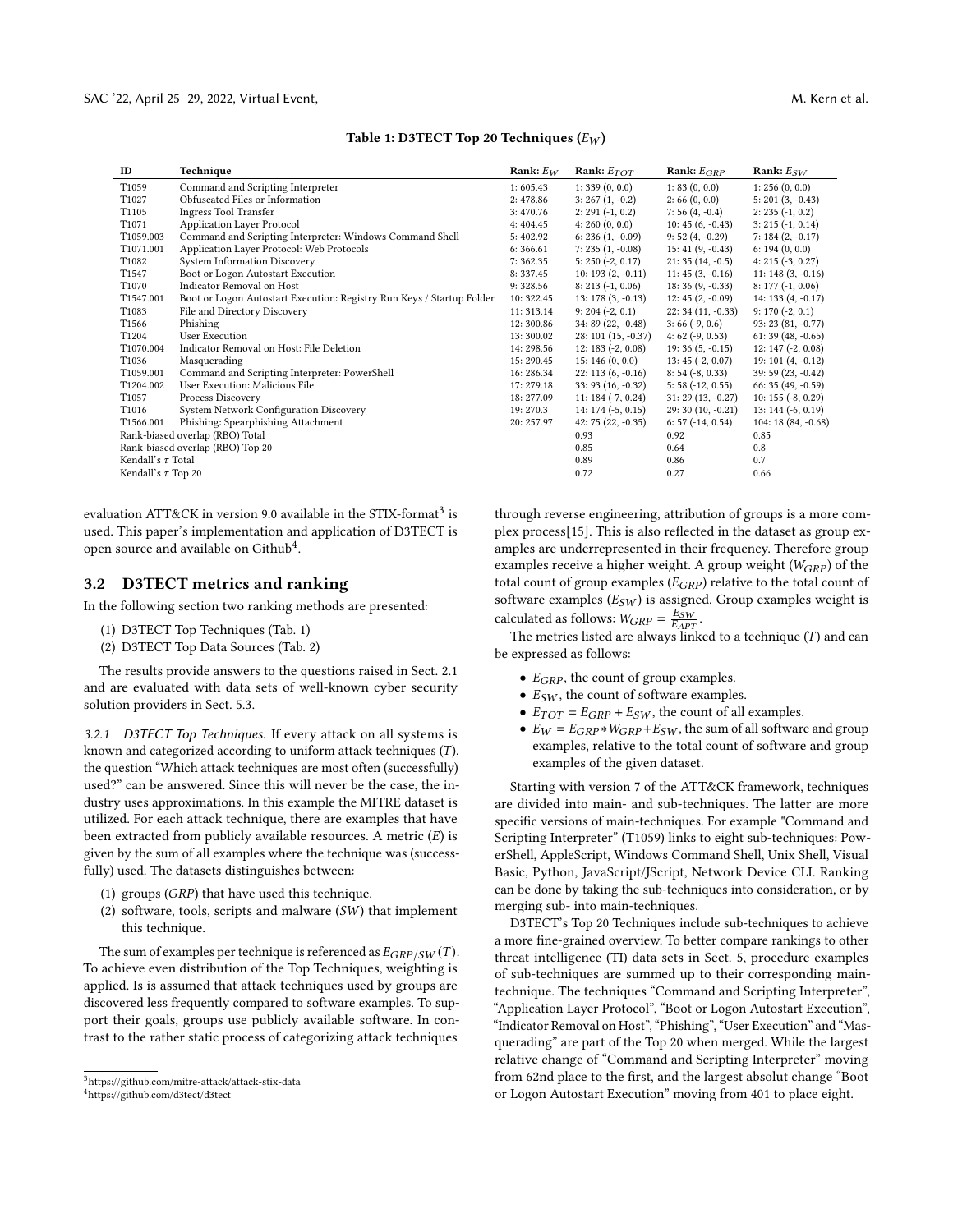<span id="page-4-1"></span>Strategic selection of data sources for cyber attack detection in enterprise networks SAC '22, April 25–29, 2022, Virtual Event,

| Name                                                       | Rank $\sum E_W$ | Rank $\Sigma T_{TOT}$ | Rank $\sum E_{TOT}$   | Rank $\sum E_{GRP}$  | Rank $\sum E_{SW}$   |
|------------------------------------------------------------|-----------------|-----------------------|-----------------------|----------------------|----------------------|
| Command: Command Execution (10/14)                         | 1: 13834.52     | 1: 242(0, 0.0)        | 1: 7376(0, 0.0)       | 1: 2012(0, 0.0)      | 1: 5364(0, 0.0)      |
| Process: Process Creation (12/14)                          | 2: 12333.09     | 2: 196(0, 0.0)        | 2:6462(0, 0.0)        | 2: 1829(0, 0.0)      | 2: 4633(0, 0.0)      |
| Process: OS API Execution (8/14)                           | 3:6238.7        | $7:77(4,-0.4)$        | 3:3767(0, 0.0)        | $4:770(1,-0.14)$     | 3: 2997(0, 0.0)      |
| Network Traffic: Network Traffic Content (11/14)           | 4:5476.34       | 4: 90(0, 0.0)         | 4: 2735(0, 0.0)       | $3: 854 (-1, 0.14)$  | 4: 1881(0, 0.0)      |
| File: File Creation (10/14)                                | 5:4690.71       | 5: 82(0, 0.0)         | 5: 2280(0, 0.0)       | 5:751(0, 0.0)        | $6: 1529(1, -0.09)$  |
| Network Traffic: Network Traffic Flow (11/14)              | 6:4459.93       | 6: 82(0, 0.0)         | $7: 2107(1, -0.08)$   | 6: 733(0, 0.0)       | $8: 1374(2, -0.14)$  |
| File: File Modification (8/14)                             | 7:3999.86       | $3: 95(-4, 0.4)$      | $6: 2183 (-1, 0.08)$  | 7:566(0, 0.0)        | $5: 1617 (-2, 0.17)$ |
| Network Traffic: Network Connection Creation (10/14)       | 8:3331.81       | 8:58(0, 0.0)          | $10: 1531 (2, -0.11)$ | 8: 561(0, 0.0)       | $11:970(3,-0.16)$    |
| Windows Registry: Windows Registry Key Modification (7/14) | 9:3327.08       | 9:56(0, 0.0)          | $8:1889(-1, 0.06)$    | $10:448(1,-0.05)$    | $7: 1441 (-2, 0.12)$ |
| Module: Module Load (6/14)                                 | 10:3160.32      | $11:49(1,-0.05)$      | $9: 1581 (-1, 0.05)$  | $9:492(-1, 0.05)$    | $9: 1089 (-1, 0.05)$ |
| Script: Script Execution (5/14)                            | 11:2469.07      | $15: 21(4, -0.15)$    | $12:1291(1,-0.04)$    | $12:367(1,-0.04)$    | $12: 924(1, -0.04)$  |
| File: File Metadata (5/14)                                 | 12: 2441.45     | $13:32(1, -0.04)$     | $11: 1334 (-1, 0.04)$ | 14: 345 (2, -0.08)   | $10:989(-2, 0.09)$   |
| File: File Access (6/14)                                   | 13:2210.81      | $12: 45 (-1, 0.04)$   | 13: 1052(0, 0.0)      | 13:361(0, 0.0)       | 13:691(0, 0.0)       |
| Application Log: Application Log Content (10/14)           | 14: 1997.41     | $10:50(-4, 0.17)$     | $15:646(1, -0.03)$    | $11: 421 (-3, 0.12)$ | 24: 225 (10, -0.26)  |
| Windows Registry: Windows Registry Key Creation (3/14)     | 15: 1329.59     | $19: 15(4, -0.12)$    | 14: $755 (-1, 0.03)$  | $16: 179(1, -0.03)$  | 14: $576$ (-1, 0.03) |
| Service: Service Creation (6/14)                           | 16: 1031.56     | $20: 14(4, -0.11)$    | 16: 595(0, 0.0)       | $19:136(3,-0.09)$    | $15:459(-1, 0.03)$   |
| Logon Session: Logon Session Creation (8/14)               | 17: 999.21      | $14:31(-3, 0.1)$      | $25:354(8,-0.19)$     | $15:201(-2, 0.06)$   | 29: 153 (12, -0.26)  |
| Process: Process Access (5/14)                             | 18: 988.34      | $17:18(-1, 0.03)$     | $17:494(-1, 0.03)$    | $17: 154 (-1, 0.03)$ | $20:340(2,-0.05)$    |
| User Account: User Account Authentication (7/14)           | 19: 919.13      | $16: 20 (-3, 0.09)$   | $23:428(4,-0.1)$      | $18: 153 (-1, 0.03)$ | $23: 275(4, -0.1)$   |
| Process: Process Metadata (4/14)                           | 20: 884.83      | $25:10(5,-0.11)$      | $18:490(-2, 0.05)$    | 20:123(0, 0.0)       | $16:367(-4, 0.11)$   |
| Rank-biased overlap (RBO) Total                            |                 | 0.88                  | 0.97                  | 0.97                 | 0.94                 |
| Rank-biased overlap (RBO) Top 20                           |                 | 0.9                   | 0.96                  | 0.95                 | 0.91                 |
| Kendall's $\tau$ Total                                     |                 | 0.72                  | 0.96                  | 0.92                 | 0.91                 |
| Kendall's $\tau$ Top 20                                    |                 | 0.77                  | 0.91                  | 0.89                 | 0.82                 |

## Table 2: D3TECT Top 20 Datasources  $(E_W)$

D3TECT Top Techniques based on the MITRE ATT&CK dataset serve as an indicator and as a possible answer to the questions raised in Sect. [2.1.](#page-1-1) It is assumed that attack techniques implemented in ready to use software require low skill by the threat actor. Therefore  $E_{SW}(T)$  is used to address the question "Which attack techniques require low skill by the threat actor?". Due to the nature of MITREs enterprise ATT&CK matrix and its intrinsic goal to list all attack techniques that target typical enterprise IT systems, the dataset also provides answers to the question "Which attack techniques are universally applicable?".

Table [1](#page-3-2) shows a ranked version of the metrics sorted by group examples. Next to the rank, absolute and relative distance to rank  $E_W$  is noted in brackets. The lists are compared utilizing rank-biased overlap (RBO) [\[17\]](#page-9-8) and Kendall's  $\tau$  [\[3\]](#page-9-9). Since there is no weighting applied in the upper areas using Kendall's  $\tau$ , the RBO provides more accurate results. Results are discussed in Sect. [5.1](#page-6-1) and [5.3.](#page-7-0) Application of metrics and ranks is context- and data set related. For example, if the aim is the detection of hacking groups then  $E_{GRP}$  is in focus.

<span id="page-4-2"></span>3.2.2 D3TECT Top Data Sources. Depending on the system in scope, the number of data sources typically range between one to several hundred to be tapped for detection. A complete picture of all data sources available is either gathered by analyzing the assets or attack techniques in scope. This is a demanding task that can be prioritized if risk of the latter is already assessed. ATT&CK already maps techniques and data sources, therefore this information is used in the MATCH phase and to REASSESS & PRIORITIZE data sources.

Due to different characteristics (e.g. resource consumption, detection capabilities) metrics are required to support prioritization. Characteristics of data sources and detailed, structured information about detection algorithms are missing in the data set. Nevertheless, combined with the results gathered in Sect. [3.2.1,](#page-3-3) the data is detailed and comprehensive enough to derive the following metrics:

- $\sum T_{TOT}$ , the total number of attack techniques leaving traces in a given data source.
- $\sum E_{TOT}, \sum E_{GRP}, \sum E_{SW}, \sum E_{W}$ , the sum of technique-metrics leaving traces in a given data source. The attack technique metrics are described in Sect. [3.2.1.](#page-3-4)

The Top 20 Data Sources are listed and ranked according to  $\sum E_W$  in Tab. [2.](#page-4-1) Next to the data source name the tactic coverage is noted in brackets. "Command: Command Execution" is ranked highest in all variations of the metric. As with the Top Techniques, the absolute and relative ranking change are noted in brackets next to the metrics. The metrics are compared utilizing Kendall's  $\tau$  as well as rank-biased overlap and are discussed in Sect. [5.1](#page-6-1) and [5.3.](#page-7-0)

# <span id="page-4-0"></span>**MODEL APPLICATION**

Phase one, two and three of D3TECT are presented in Sect. [3.2.](#page-3-5) Threats, assets, attack techniques and data sources have been identified and assessed in the **IDENTIFY & ASSESS** phase. Matching was done in the MATCH phase then reassessed and prioritized in the REASSESS & PRIORITIZE phase. The data was extracted from the MITRE ATT&CK Framwork and metrics based on the information provided were defined in Sect. [3.2.](#page-3-5) In the following section, these results are used to IMPLEMENT & VERIFY detection capabilities. Results of this phase are fed back to REASSESS & PRIORITIZE several times, until detection is implemented to an acceptable level. This process is repeated until all the techniques are detected or no data sources are available to detect the remaining techniques.

### <span id="page-4-3"></span>4.1 Naive selection process

After REASSESS & PRIORITIZE, the most critical data source / algorithm combination for detection is implemented in the IMPLE-MENT & VERIFY phase. Once implemented it is verified if and to what extent attack techniques are detected. In case of MITREs data set, data sources are in focus. The connection of data sources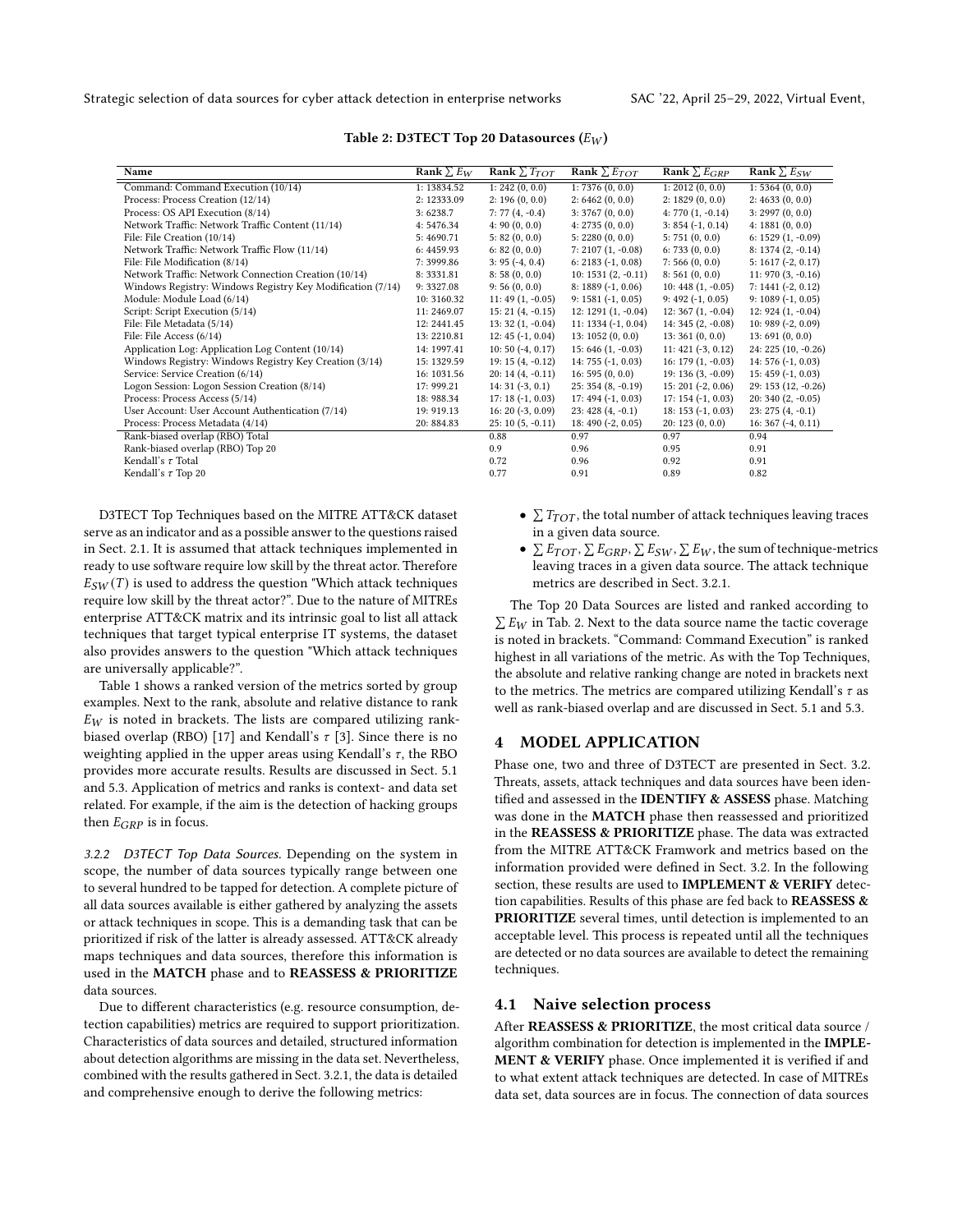to attack techniques is simplified and for the application in this section, it is assumed that a technique is always detected when the data source is processed. First, a suitable ranking is selected, e.g., in the following a ranking accounting for  $\sum E_W$  is applied. If two or more data sources are ranked equally,  $\sum T_{TOT}$  and then the DS name is utilized. The most critical data source is implemented and detection is verified. The detected attack techniques are excluded from further consideration. The results are fed back to REASSESS & PRIORITIZE and it is again evaluated, which data source is the most critical, but taking only remaining attack techniques into account. A simplified algorithm for this process is illustrated in Alg. [1.](#page-5-0) Beginning with the most critical data source, according to for example metric  $\sum E_W$ , mapped techniques are evaluated and marked as detected. If a technique is detected, it is no longer considered in the next iteration of subsequent data sources. Since metrics of data sources rely on techniques in detection, metrics of data sources are recalculated for the next iteration so that ranking changes are reflected in the selection. Data source excludes are considered and examined in detail in the following section.

Algorithm 1: Iterative selection of a minimal set of data sources, beginning with the most important according to

<span id="page-5-0"></span>

When applied on the data set given, a total count of 31 data sources have to be processed to detect all relevant attack techniques. In the following all data sources beginning with the most important according to metric  $\sum E_W$  are listed:

- (1) Command: Command Execution,  $\sum E_W$  13834.52 (63.74% / 63.74%),  $\sum T_{TOT}$  242 (51.27%) / 51.27%)
- (2) Network Traffic: Network Traffic Content,  $\sum E_W$  4246.34 (19.56% / 83.31%),  $\sum T_{TOT}$  71  $(15.04\% / 66.31\%)$
- (3) Process: Process Creation,  $\sum E_W$  1205.74 (5.56% / 88.86%),  $\sum T_{TOT}$  26 (5.51% / 71.82%)<br>(4) File: File Metadata,  $\sum E_W$  739.68 (3.41% / 92.27%),  $\sum T_{TOT}$  13 (2.75% / 74.58%)
- (5) User Account: User Account Authentication,  $\sum E_W$  507.84 (2.34% / 94.61%),  $\sum T_{TOT}$  15 (3.18% / 77.75%)
- (6) Process: OS API Execution,  $\sum E_W$  477.92 (2.2% / 96.81%),  $\sum T_{TOT}$  20 (4.24% / 81.99%) (7) Network Traffic: Network Traffic Flow,  $\sum E_W$  220.93 (1.02% / 97.83%),  $\sum T_{TOT}$  14 (2.97% / 84.96%)
- (8) File: File Creation,  $\sum E_W$  119.36 (0.55% / 98.38%),  $\sum T_{TOT}$  9 (1.91% / 86.86%)
- (9) Application Log: Application Log Content,  $\sum E_W 85.99 (0.4\% / 98.77\%)$ ,  $\sum T_{TOT}$  11 (2.33%) / 89.19%)
- (10) Driver: Driver Load,  $\sum E_W$  56.31 (0.26% / 99.03%),  $\sum T_{TOT}$  1 (0.21% / 89.41%)<br>(11) Drive: Drive Modification,  $\sum E_W$  52.47 (0.24% / 99.28%),  $\sum T_{TOT}$  2 (0.42% / 89.83%)
- (12) Active Directory: Active Directory Credential Request,  $\sum E_W$  42.68 (0.2% / 99.47%),  $\sum T_{TOT}$  4 (0.85% / 90.68%)  $\sum T_{TOT}$  4 (0.85% / 90.68%)
- (13) File: File Content,  $\sum E_W 33.05$  (0.15% / 99.62%),  $\sum T_{TOT}$  2 (0.42% / 91.1%) (14) Logon Session: Logon Session Creation,  $\sum E_W$  23.63 (0.11% / 99.73%),  $\sum T_{TOT}$  5 (1.06% /
- 92.16%)
- (15) User Account: User Account Modification,  $\sum E_{\bm{W}}$  18.84 (0.09% / 99.82%),  $\sum T_{TOT}$  5 (1.06%) / 93.22%)
- (16) Firmware: Firmware Modification,  $\sum E_W$  15.42 (0.07% / 99.89%),  $\sum T_{TOT}$  4 (0.85% / 94.07%)
- (17) File: File Access,  $\sum E_W$  8.21 (0.04% / 99.93%),  $\sum T_{TOT}$  1 (0.21% / 94.28%)
- (18) Drive: Drive Access,  $\sum E_W$  6.21 (0.03% / 99.96%),  $\sum T_{TOT}$  1 (0.21% / 94.49%)<br>(19) Cloud Storage: Cloud Storage Access,  $\sum E_W$  4.21 (0.02% / 99.98%),  $\sum T_{TOT}$  1 (0.21% / 94.7%)
- (20) File: File Modification,  $\sum E_W 3.0 (0.01\%/99.99\%)$ ,  $\sum T_{TOT} 11 (2.33\%/97.03\%)$ <br>(21) Logon Session: Logon Session Metadata,  $\sum E_W 2.0 (0.01\%/100.0\%)$ ,  $\sum T_{TOT} 1 (0.21\%/100.0\%)$
- 97.25%) (22) Instance: Instance Creation,  $\sum E_W$  0.0 (0.0% / 100.0%),  $\sum T_{TOT}$  3 (0.64% / 97.88%)
- (23) Snapshot: Snapshot Creation,  $\sum E_{\bm{W}}$  0.0 (0.0% / 100.0%),  $\sum T_{TOT}$  2 (0.42% / 98.31%)
- (24) Cloud Service: Cloud Service Disable,  $\sum E_W$  0.0 (0.0% / 100.0%),  $\sum T_{TOT}$  1 (0.21% / 98.52%)<br>(25) Cloud Service: Cloud Service Enumeration,  $\sum E_W$  0.0 (0.0% / 100.0%),  $\sum T_{TOT}$  1 (0.21% /
- 98.73%) (26) Cloud Storage: Cloud Storage Enumeration,  $\sum E_{\small{W}}$  0.0 (0.0% / 100.0%),  $\sum T_{TOT}$  1 (0.21%
- / 98.94%)
- (27) Firewall: Firewall Disable,  $\sum E_{\bm{W}}$  0.0 (0.0% / 100.0%),  $\sum T_{TOT}$  1 (0.21% / 99.15%)
- (28) Image: Image Creation,  $\sum E_W 0.0 (0.0\% / 100.0\%)$ ,  $\sum T_{TOT} 1 (0.21\% / 99.36\%)$ <br>(29) Instance: Instance Deletion,  $\sum E_W 0.0 (0.0\% / 100.0\%)$ ,  $\sum T_{TOT} 1 (0.21\% / 99.58\%)$ <br>(30) Instance: Instance Modification,  $\sum E_W 0.0 (0.0$
- 
- (31) User Account: User Account Creation,  $\sum E_W$  0.0 (0.0% / 100.0%),  $\sum T_{TOT}$  1 (0.21% / 100.0%)

In contrast to Tab. [2](#page-4-1) ranking depends on previous decisions and only 31 of the 99 data sources of the data set have to be implemented to detect all techniques that are linked to at least one data source. Attacks without data sources are discussed in Sect. [5.2.1.](#page-7-1)

With perfect detection applied on the top four data sources, already 92.27% of weighted procedure examples ( $\sum E_W$ ) and 74.58% of techniques ( $\sum T_{TOT}$ ) are detected.

### <span id="page-5-2"></span>4.2 Selection process under constrains

In real world scenarios, some data sources (and algorithms on top) cannot be implemented because of budgetary or technical limitations, contractual issues, or tapping of data is simply not permitted by the asset owner. In some cases legal regulations limit granularity

<span id="page-5-1"></span>

Figure 4: Detection selection decision tree.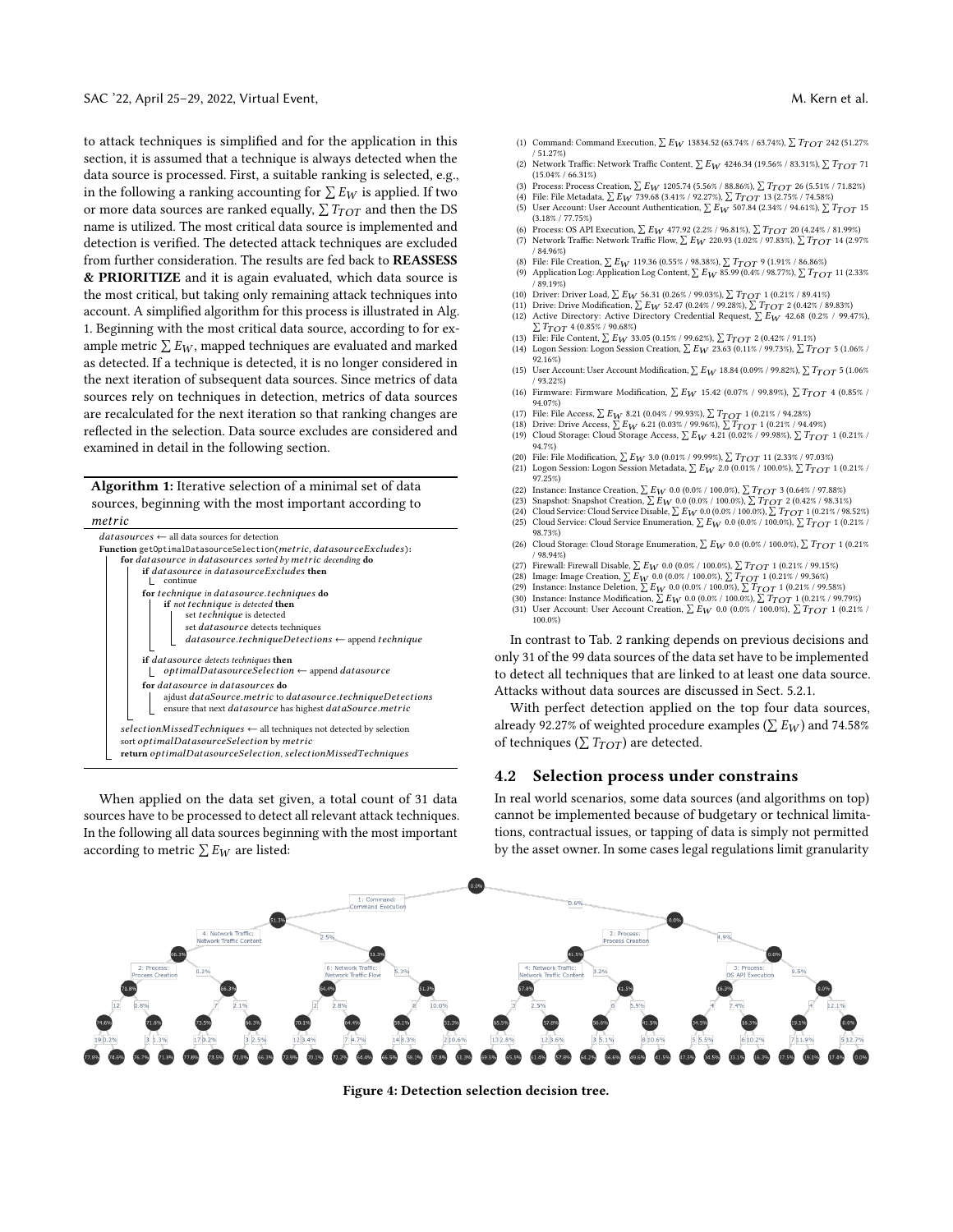Strategic selection of data sources for cyber attack detection in enterprise networks SAC '22, April 25–29, 2022, Virtual Event,

and algorithms to be used, as it is the case with personal data in the EU [\[6\]](#page-9-10). Figure [4](#page-5-1) presents a binary decision tree that illustrates different selection paths, described by Alg. [2.](#page-6-2)

#### Algorithm 2: Create binary decision tree

<span id="page-6-2"></span>

Nodes of the decision tree represent (NodeText) the coverage rate of attack techniques detected through the data sources within the path. Edges to the left (LeftEdgeText) denote data sources included in the selection path, edges to the right (RightEdgeText) represent percentage of techniques undetectable when excluding the data source on the left hand side; meaning the percentage of techniques that leave no traces in the remaining data sources in the path. For example, if "Command: Command Execution" is excluded, techniques 'T1609'<sup>4</sup>, 'T1003.005'<sup>4</sup> and 'T1059.008'<sup>4</sup> are undetectable<sup>4</sup>, representing 0.6% of all techniques but just 0.1% $^4$  of the total weight. Because of layout limitations the data source rank is noted instead of the corresponding name beginning at a depth of four. In the case



of Fig. [4](#page-5-1) metric  $\sum E_W$  is used. The binary tree illustrated in Alg. [2](#page-6-2) first evaluates optimal data source selection (see Alg. [1\)](#page-5-0) and spawns new left and right nodes. Under perfect conditions and without any excludes, the left path leads to early detection of critical techniques according to metric  $\sum E_W$ . In real world scenarios, data sources are excluded, this is illustrated following the path to the right. If the path length is zero, which means there are no detecting data sources remaining in the path, the recursion finishes.

# <span id="page-6-0"></span>5 DISCUSSION

## <span id="page-6-1"></span>5.1 Critical techniques

The strict adherence to the order of D3TECT Top Data Sources (Sect. [3.2.2\)](#page-4-2) hinders detection of critical techniques. Figure [5](#page-6-3) highlights attacks that are of high risk according to the ranking, but are considered at a late stage of detection implementation following the Top Data Sources. The most critical techniques can be found on the bottom left side. This plot is particularly interesting taking  $E_{GRP}$  into consideration, as it shows relevant APT techniques that might evade detection. Each dot represents a technique beginning with the highest rank ( $E_{GRP}$ ) on the x-axis and the maximum data source value ( $\sum E_W$ ) in which the technique leaves traces on the y-axis. Critical techniques are located in the lower left corner. Techniques on the bottom left, for example "T1203 Exploitation for Client Execution", are not mapped to any data source and therefore are "undetectable", but are from high risk according to metric  $E_{GRP}$ .

"T1078 Valid Accounts" is a critical technique with rank 16, and is not considered within the Top 10, but in the Top 20 data sources: "Logon Session: Logon Session Creation" ( $\sum E_W$  rank 17) and "User Account: User Account Authentication" ( $\sum E_W$  rank 19). These two data sources are not part of the Top 20 if ranked by  $\sum E_{T_{TOT}}$  and  $\sum E_{SW}$ . The importance of "User Account: User Account Authentication" is also visible in Sect. [4.1](#page-4-3) as it is the fifth data source and based on the data set processing of this data source is sufficient for the detection of T1078.

Detection of "T1068 Exploitation for Privilege Escalation" is specific to the vulnerable component and differs depending on the use case. The data set only maps "Driver: Driver Load" as detection data source with rank 21 according to  $\sum E_W$ . Again, the selection

<span id="page-6-3"></span>

Figure 5: Critical techniques  $(E_{GRP})$  to be missed following the Top Data Sources ( $\sum E_W$ ).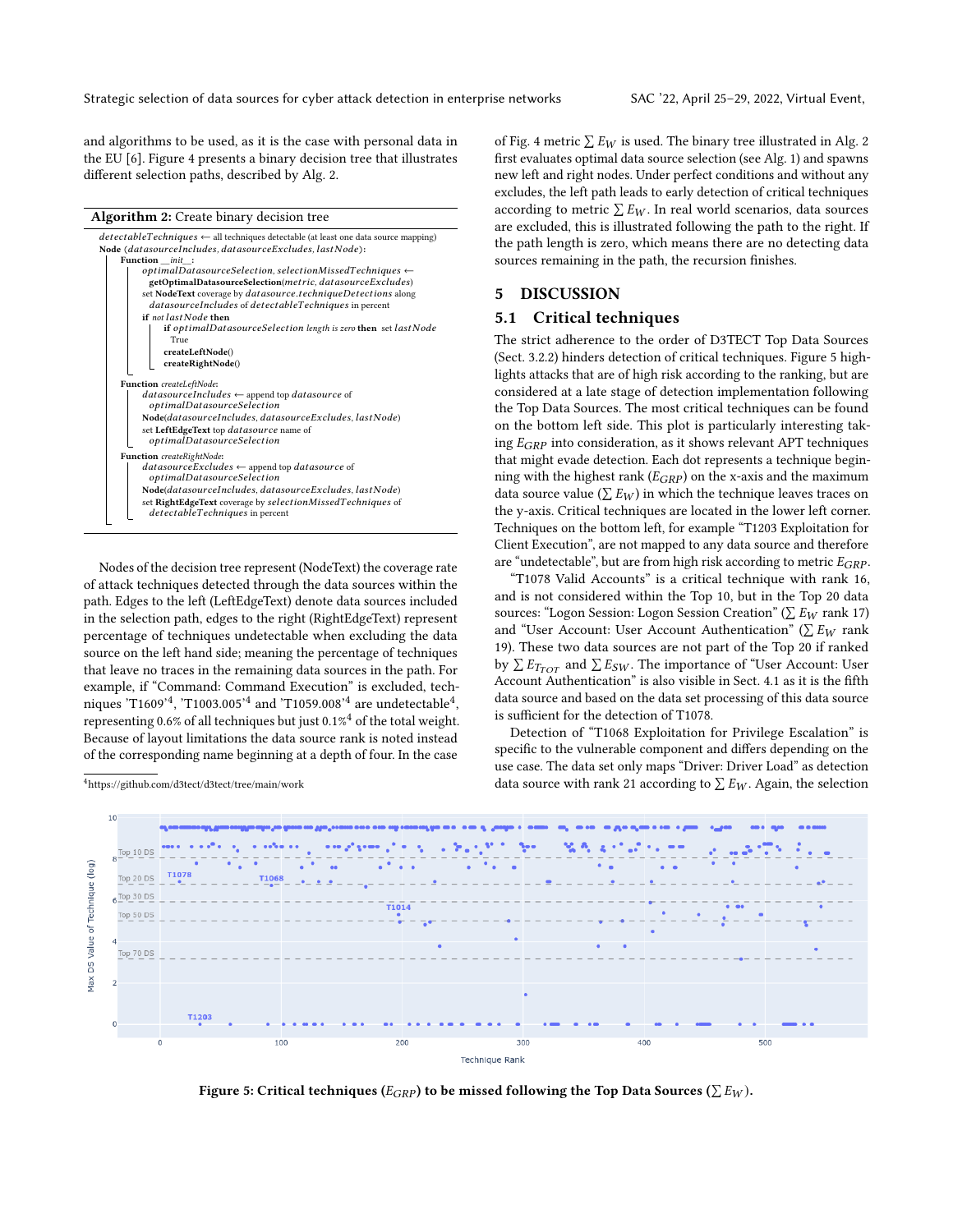process prioritizes "Driver: Driver Load" even more and as the tenth data source to be implemented. This is because T1068 is not detected by any other of the first nine data sources mentioned in Sect. [4.1.](#page-4-3) Furthermore, it is the only detectable technique of "Driver: Driver Load" that was not already detected by its predecessors. Another example is "T1014 Rootkit" that is detected only by "Firmware: Firmware Modification" (rank 47) and "Drive: Drive Modification" (rank 55). These data sources are part of the selection process with rank 16 and 11. The results highlight the importance of the selection process presented in Sect. [4.1](#page-4-3) and Sect. [4.2.](#page-5-2)

### 5.2 Limits of the data set and metrics

The attack techniques in the data set are rather generic, and procedures of threats that implement these techniques differ in many details. Furthermore, procedures change and evolve over time. This is especially true for APTs, as these groups undertake great efforts to remain undetected. The analysis on data sources of the quite generic attack techniques is not yet in focus of the framework and therefore results of Sect. [3](#page-2-0) and Sect. [4](#page-4-0) should be taken with caution, as further discussed in Sect. [5.3.](#page-7-0)

The underlying algorithms required for detection are not part of the data set. Before version 9.0 of the framework, data sources where mostly sensor focused, for example "Anti-Virus" or "SSL/TLS inspection". Furthermore confidence of detection is usually increases when operating on multiple data sources. Attack details and real world examples that use a technique are shown in the ATT&CK framework's technique detail pages (Fig. [3\)](#page-2-2). These examples are taken from public incidents reports. In order to allow a qualitative evaluation, it can therefore be assumed that the number of examples corresponds approximately to the spread of real APT attacks and their techniques used. However, the quality also depends on the following characteristics:

- (1) The number of articles discussing publicly known cases in which attackers use these techniques.
- (2) The quality (correctness, completeness, traceability, consistency) of the
	- (a) processing of the editors in the analysis and publication of the results.
	- (b) review by MITRE.
- (3) The systematic classification of techniques and data sources according to the same scheme.
- (4) The timely publication and integration of new techniques.
- (5) The quality of the approaches of the APTs, taking into account that high-quality APT operations only leave traces of intent.
- (6) The skill levels of defenders and analysts for general detection and specific detection of zero-day techniques.
- (7) The political and commercial influence under which the materials are published and processed.
- (8) The free availability of material online.
- (9) The availability of the material in English.

<span id="page-7-1"></span>5.2.1 Limits of data sources linked. A total of 80 techniques in ATT&CK version 9.0 do not have any data source attached at all. Most of these techniques are located in the tactic resourcedevelopment and reconnaissance. A resource-development technique for example is "T1585.001 Establish Accounts: Social Media Accounts", which is most often not explicitly investigated by institutions but might come from a TI data provider or via an information

sharing platform. Some information is gained passively by attacks utilizing other sources not in control by an institution and therefore not in scope of detection systems, for example "T1589.003 Gather Victim Identity Information: Employee Names".

In contrast to the rather passive tactics mentioned, some techniques are not fully elaborated. "T1203 Exploitation for Client Execution" has no data source linked, but in ATT&CK v8 the data sources "Anti-virus, Process monitoring, System calls" were associated. Sensor-centric data sources, like "Anti-Virus" are not mentioned in newer versions of ATT&CK. This is also the case for "T1200 Hardware Additions" which once had "Asset management, Data loss prevention" noted, or "T1211 Exploitation for Defense Evasion" with former data sources "File monitoring, Process monitoring, Windows Error Reporting".

#### <span id="page-7-0"></span>5.3 Benchmarking results with other datasets

From security vendors, to TI data vendors and security enthusiasts – mapping of attack techniques to the ATT&CK Framework is becoming an industry standard. There are various reports that give details about the current state of threat procedures mapped to attack techniques that are openly accessible. For example, the security company FireEye lists 211 techniques in their M-Trends Report 2021 [\[7\]](#page-9-11). The use of 63% of MITRE's attack techniques were observed by FireEye's security experts in 2020. In this report Fire-Eye presents their findings and maps 211 techniques to a percent value which represents the use of these technique in all their investigated intrusions. Several other companies categorize their findings according to the ATT&CK Framworks techniques, for example:

- Sophos with their "Active Adversary Playbook 2021"[5](#page-7-2) which lists about 54 techniques from attacks during 2020/2021. These techniques are without ranking and based on telemetry data of their security products, as well as manual findings of the threat-intelligence team.
- RedCanary with their "Threat Detection Report 2021" [\[9\]](#page-9-12) lists about 19 ranked techniques from of their endpoint detection telemetry data analytic's, not manually reviewed by detection engineers.
- Cisco Talos Incident Response publishes quarterly blog posts<sup>[6](#page-7-3)</sup> on techniques most frequently observed without ranking.
- PricewaterhouseCoopers (PwC) also lists<sup>[7](#page-7-4)</sup> their most observed techniques in 2020.
- This is followed by others, like Rapid $7^8$  $7^8$  with about 23 tech-niques and McAfee<sup>[9](#page-7-6)</sup> with 36 techniques (ranked 5 per tactic).

Out of all reports listed above, FireEye's report is most detailed in terms of attributed techniques and ranking. Therefore, results of Sect. [3.2](#page-3-5) and [4.1](#page-4-3) are compared with the structured data extracted from [\[7\]](#page-9-11). The Top 20 Techniques are compared against D3TECT's Top Techniques in Tab. [3.](#page-8-0) Sect. [3.2](#page-3-5) ranking method delivers almost identical results in the Top 2, 50% of the Top 10 Techniques can be found in both FireEye and in D3TECT's Top Techniques.

<span id="page-7-3"></span><span id="page-7-2"></span> $^5$ https://news.sophos.com/en-us/2021/05/18/the-active-adversary-playbook-2021/ <sup>6</sup>https://blog.talosintelligence.com/2021/03/ctir-trends-winter-2020-21.html <sup>7</sup>https://www.pwc.co.uk/cyber-security/pdf/pwc-cyber-threats-2020-a-year-in-

<span id="page-7-5"></span><span id="page-7-4"></span>retrospect.pdf <sup>8</sup>https://www.rapid7.com/research/report/2020Q2-threat-report/

<span id="page-7-6"></span> $^{9}$ https://www.mcafee.com/enterprise/en-us/assets/reports/rp-quarterly-threats-apr-2021.pdf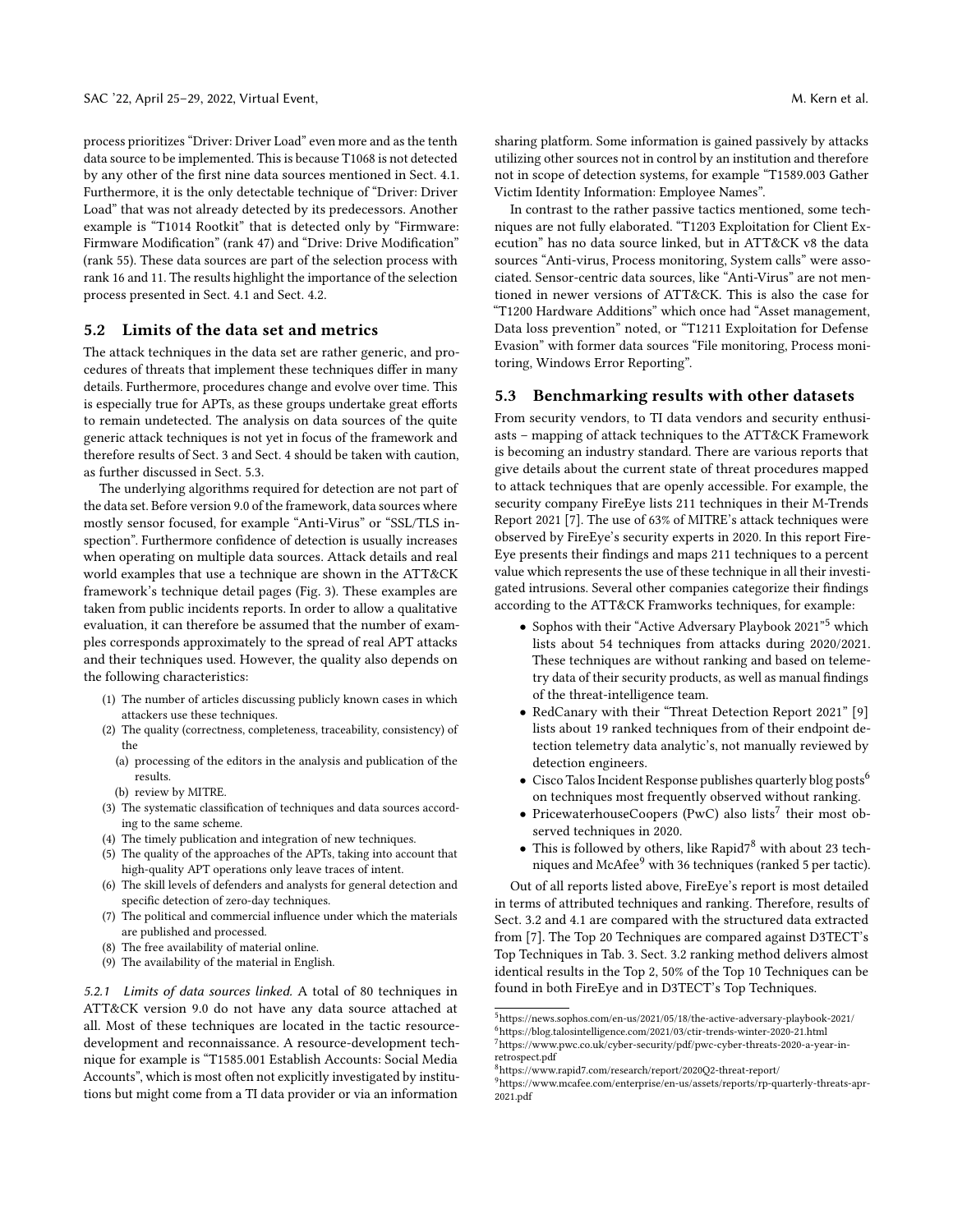<span id="page-8-0"></span>Table 3: Benchmark - FireEye Top 20 Techniques

| Name                                     | Rank           | RedCanary       | Rank $\sum E_W$  |
|------------------------------------------|----------------|-----------------|------------------|
| Obfuscated Files or Information          | 1              | $13(12, -0.86)$ | $2(1, -0.33)$    |
| Command and Scripting Interpreter (CSI)  | $\overline{c}$ | $1(-1, 0.33)$   | $1(-1, 0.33)$    |
| CSI: PowerShell                          | 3              | $8(5, -0.45)$   | $16(13, -0.68)$  |
| System Services (SS)                     | 4              | $15(11, -0.58)$ | 83 (79, -0.91)   |
| SS: Service Execution                    | 5              | $17(12, -0.55)$ | 84 (79, -0.89)   |
| Remote Services (RS)                     | 6              |                 | $36(30, -0.71)$  |
| RS: Remote Desktop Protocol              | 7              |                 | $66(59, -0.81)$  |
| Indicator Removal on Host (IRH)          | 8              |                 | $9(1, -0.06)$    |
| <b>Ingress Tool Transfer</b>             | 9              | $14(5, -0.22)$  | $3(-6, 0.5)$     |
| <b>System Information Discovery</b>      | 10             |                 | $7(-3, 0.18)$    |
| File and Directory Discovery             | 11             |                 | 11(0, 0.0)       |
| <b>Exploit Public-Facing Application</b> | 12             |                 | 104 (92, -0.79)  |
| Obtain Capabilities (OC)                 | 13             |                 | 155 (142, -0.85) |
| OC: Code Signing Certificates            | 14             |                 | 336 (322, -0.92) |
| Subvert Trust Controls (STC)             | 15             |                 | $61(46, -0.61)$  |
| STC: Code Signing                        | 16             |                 | $69(53, -0.62)$  |
| IRH: File Deletion                       | 17             |                 | $14(-3, 0.1)$    |
| Process Injection                        | 18             | $12(-6, 0.2)$   | $32(14, -0.28)$  |
| Encrypted Channel (EC)                   | 19             |                 | $28(9, -0.19)$   |
| EC: Asymmetric Cryptography              | 20             |                 | $98(78, -0.66)$  |
| Rank-biased overlap (RBO) Total          |                | 0.26            | 0.62             |
| Rank-biased overlap (RBO) Top 20         |                | 0.26            | 0.44             |

To not only compare the results to one data set, RedCanary's report [\[9\]](#page-9-12) is taken into consideration. An empty value means, that the technique is not represented in RedCanary's comparatively small data set. Kendall's  $\tau$  requires the same elements in both lists and can not be calculated for smaller data sets. "T1569 System Services" and its sub-techniques procedure examples are underrepresented in MITREs data set. RedCanary also attributes more relevance to these techniques with rank 15 and 17. When extending the analysis with extracted TI data from the  $\mathrm{DeTTECT^{10}}$  $\mathrm{DeTTECT^{10}}$  $\mathrm{DeTTECT^{10}}$  project in version 27de915 $^{11},$  $^{11},$  $^{11},$ T1569 is only listed in three (FireEye, RedCanary, Sophos) of ten TI data sets. DeTTECT extracted the TI vendors ATT&CK attribution data from the reports listed above in machine readable form.

In addition FireEye puts greater importance to the "Remote Services" techniques, which are most often used by groups and are accordingly slightly higher considering  $E_{GRP}$ . "T1021.001 Remote Services: Remote Desktop Protocol" is listed in six out of ten TI data sets. "T1588.003 Obtain Capabilities: Code Signing Certificates" also shows significant differences. While there is just one procedural example within the MITRE data set, FireEye attributes 21% usage to this technique. Besides FireEye no other TI data set notes this techniques as critical. "T1190 Exploit Public-Facing Application" is the last technique within the Top 20 that has a large relative ranking change ( $> +/- 0.7$ ). T1190 is noted in 40% of the reports including FireEye, Sophos, McAfee and Cisco Thalos.

Summarizing, the most comprehensive publications in this area by now, are those by FireEye and the evaluation in this paper utilizing the MITRE ATT&CK data set itself. The results of the two publications overlap significantly, and in comparison with the other sources by a wide margin. The largest and most detailed release to date came from FireEye, which is superseded with the release of D3TECT's Top Techniques. When comparing the Top 20 to Fire-Eye's Top 20 vice-versa, the same RBO is achieved both overall and within the first 20 results. Still, the data sets show differences in some cases. For example: "T1036 Masquerading", rank 15 in D3TECT and rank 16 in RedCanary, is ranked 108 in FireEye's data set. T1036 is found in six out of ten TI data sets and therefore a

very common technique. In general it can be said that attribution is not uniform across all datasets. This is partly due to the different ways in which this data is collected. Vendors have different expertise (malware analysis, intrusion detection system telemetry) and different attribution approaches of more than 500 techniques.

5.3.1 Data sources. D3TECT's Top Data Sources results are compared with data from FireEye's M-TRENDS 2021 report [\[7\]](#page-9-11), when extracted, the largest, publicly available data set ranking attributed MITRE ATT&CK attack techniques. MATCHING and REASSESS & PRIORITIZE is done as described in Sect. [3.2.2](#page-4-2) utilizing attack technique / data source links from the ATT&CK Framework. Because of the size of RedCanary's data set, ranking of data sources is only applied to FireEye's and D3TECT's Top Techniques shown in Fig. [4.](#page-8-3) The two data sets provide almost the same results when applied with the ATT&CK Framework's links with only slight changes in data source prioritization.

<span id="page-8-3"></span>Table 4: Benchmark - FireEye Top 20 Data Sources

| Name                                                | Rank           | Rank $\sum E_W$ |
|-----------------------------------------------------|----------------|-----------------|
| Command: Command Execution                          | 1              | 1(0, 0.0)       |
| Process: Process Creation                           | $\overline{c}$ | 2(0, 0.0)       |
| Process: OS API Execution                           | 3              | 3(0, 0.0)       |
| Network Traffic: Network Traffic Content            | $\overline{4}$ | 4(0, 0.0)       |
| File: File Modification                             | 5              | $7(2, -0.17)$   |
| Network Traffic: Network Traffic Flow               | 6              | 6(0, 0.0)       |
| Windows Registry: Windows Registry Key Modification | 7              | $9(2, -0.12)$   |
| File: File Creation                                 | 8              | $5(-3, 0.23)$   |
| Module: Module Load                                 | 9              | $10(1, -0.05)$  |
| File: File Metadata                                 | 10             | $12(2, -0.09)$  |
| Script: Script Execution                            | 11             | 11(0, 0.0)      |
| Network Traffic: Network Connection Creation        | 12             | $8(-4, 0.2)$    |
| Application Log: Application Log Content            | 13             | $14(1, -0.04)$  |
| Logon Session: Logon Session Creation               | 14             | $17(3, -0.1)$   |
| Service: Service Creation                           | 15             | $16(1, -0.03)$  |
| File: File Content                                  | 16             | $23(7, -0.18)$  |
| Windows Registry: Windows Registry Key Creation     | 17             | $15(-2, 0.06)$  |
| Windows Registry: Windows Registry Key Deletion     | 18             | $25(7, -0.16)$  |
| File: File Deletion                                 | 19             | $24(5, -0.12)$  |
| User Account: User Account Authentication           | 20             | $19(-1, 0.03)$  |
| Rank-biased overlap (RBO) Total                     |                | 0.91            |
| Rank-biased overlap (RBO) Top 20                    |                | 0.91            |

A solid selection (Sect. [4.1\)](#page-4-3) requires a extensive, detailed, elaborated data basis. Apart from the attack framework, this is most likely to be the case with FirEye's data set. Others, like RedCanary, do not provide enough techniques and are not sufficient for solid results. Without data source exclusions RedCanary's selection includes three data sources. When applied on FireEye's data, 20 data sources are elaborated. The RBO of the data source selection indicates medium to high similarity with a value of 0.73. Some data sources in D3TECT's selection seem to be missing compared to FireEye, but when analyzed more closely, this is due to ranking changes and the selection of more critical data sources that achieve the same, or greater coverage. Compared to D3TECT's selection, ten data sources are missing in FireEye's selection, for example "Firmware: Firmware Modification", "User Account: User Account Modification", "File: File Access" as well as Cloud and Virtualization related data sources that are from importance when dealing with sophisticated threats. The results highlight the importance of a large and most complete data set when applying D3TECT's selection process of Sect. [4.1.](#page-4-3)

<span id="page-8-1"></span><sup>10</sup>https://github.com/rabobank-cdc/DeTTECT/tree/master/threat-actor-data

<span id="page-8-2"></span><sup>11</sup>Commit: 27de9154282a499463a3a681365b4e76a1267cda